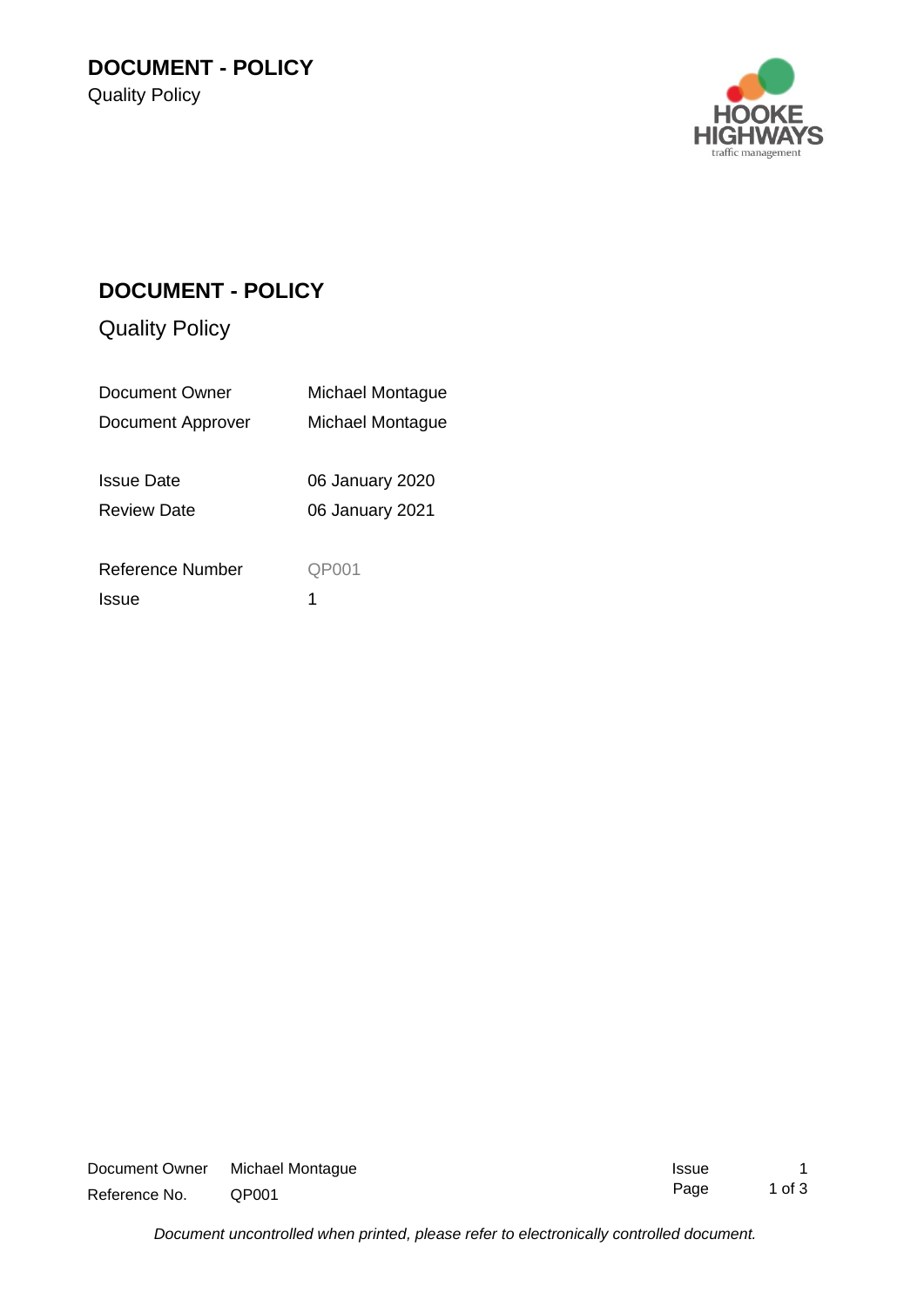

## **QUALITY POLICY STATEMENT**

Hooke Highways Limited is committed to maintaining high standards of quality and service to its cliental which is achieved by working to and surpassing agreed specifications, and meeting any applicable legal requirements and codes of practice including BS EN ISO 9001:2015 and the 12A/12B and 12D National Highways Sector Schemes.

Management provide the necessary information, instruction and training to ensure the competence of all employees and subcontractors and familiarise them with the management system procedures applicable to their area of work and the standard required. Employees and subcontractors accept their individual responsibilities to carry out the work.

We aim to continually improve the effectiveness of our management system and our performance by:

- Reviewing our management system on a regular basis and encouraging employees to review their working practices and suggest methods for improvement where appropriate, and implementing improvements where practical.
- Producing an annual action plan detailing specific quality objectives and targets which are regularly monitored, reviewed and reported in our Management Review meetings where the ongoing suitability of this policy is reviewed. This will allow Hooke Highways to reach its objective of delivering consistent excellence via its services and this to become normal practice throughout the company.

Hooke Highways' standard of service for managing quality is integrated with those for managing health, safety and the environment and will be maintained with effective

| Document Owner | Michael Montague  | <b>Issue</b> |        |
|----------------|-------------------|--------------|--------|
| Reference No.  | QP <sub>001</sub> | Page         | 2 of 3 |

*Document uncontrolled when printed, please refer to electronically controlled document.*